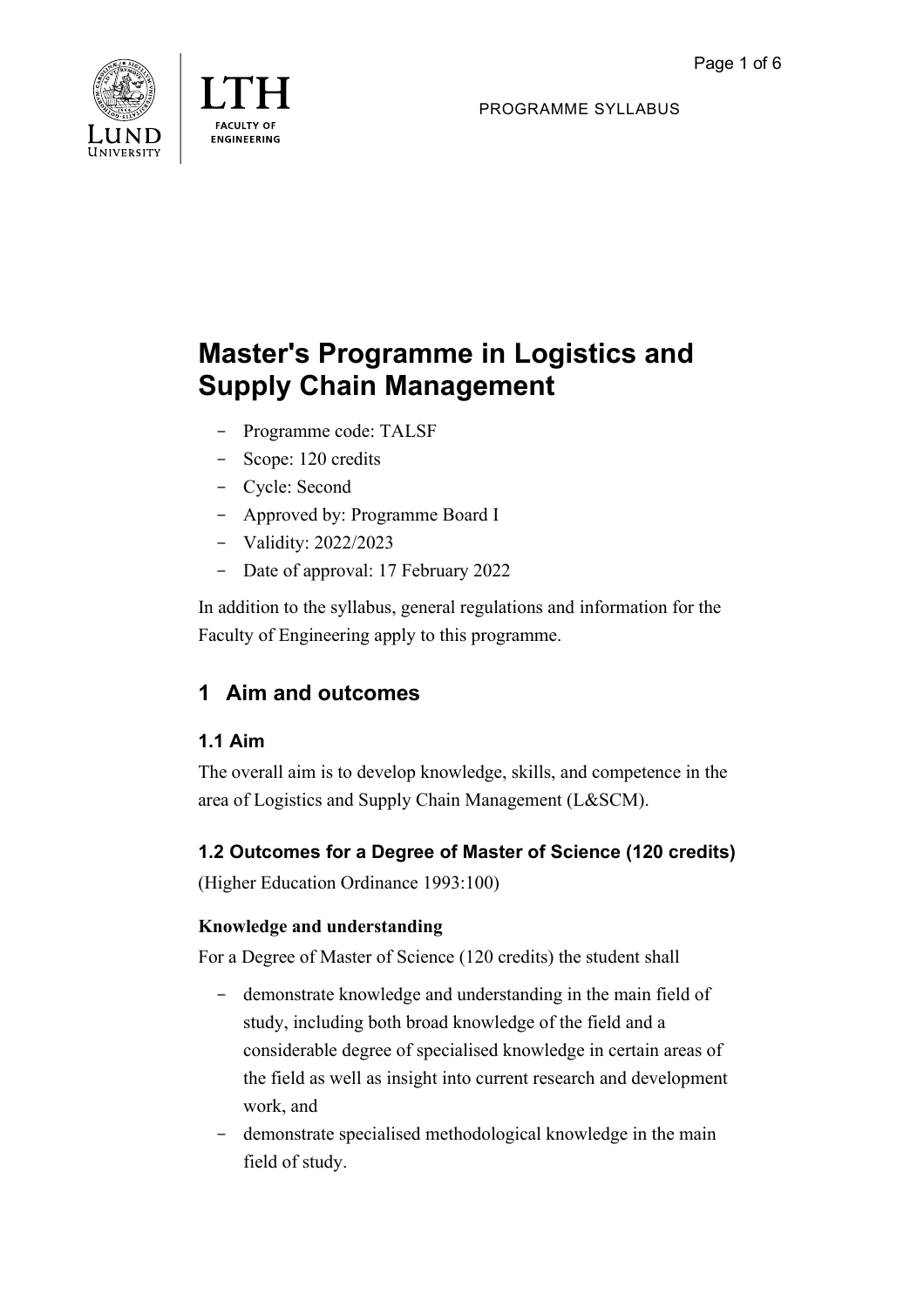### **Competence and skills**

For a Degree of Master of Science (120 credits) the student shall

- demonstrate the ability to critically and systematically integrate knowledge and analyse, assess and deal with complex phenomena, issues and situations even with limited information,
- demonstrate the ability to identify and formulate issues critically, autonomously, and creatively as well as to plan and, using appropriate methods, undertake advanced tasks within predetermined time frames and so contribute to the formation of knowledge as well as the ability to evaluate this work,
- demonstrate the ability in speech and writing both nationally and internationally to report clearly and discuss his or her conclusions and the knowledge and arguments on which they are based in dialogue with different audiences, and
- demonstrate the skills required for participation in research and development work or autonomous employment in some other qualified capacity.

### **Judgement and approach**

For a Degree of Master of Science (120 credits) the student shall

- demonstrate the ability to make assessments in the main field of study informed by relevant disciplinary, social and ethical issues and also to demonstrate awareness of ethical aspects of research and development work,
- demonstrate insight into the possibilities and limitations of research, its role in society and the responsibility of the individual for how it is used, and
- demonstrate the ability to identify the personal need for further knowledge and take responsibility for his or her ongoing learning.

# **1.3 Specific outcomes for a Degree of Master of Science (120 credits)**

For a Degree of Master of Science (120 credits) students must demonstrate the knowledge and skills required for working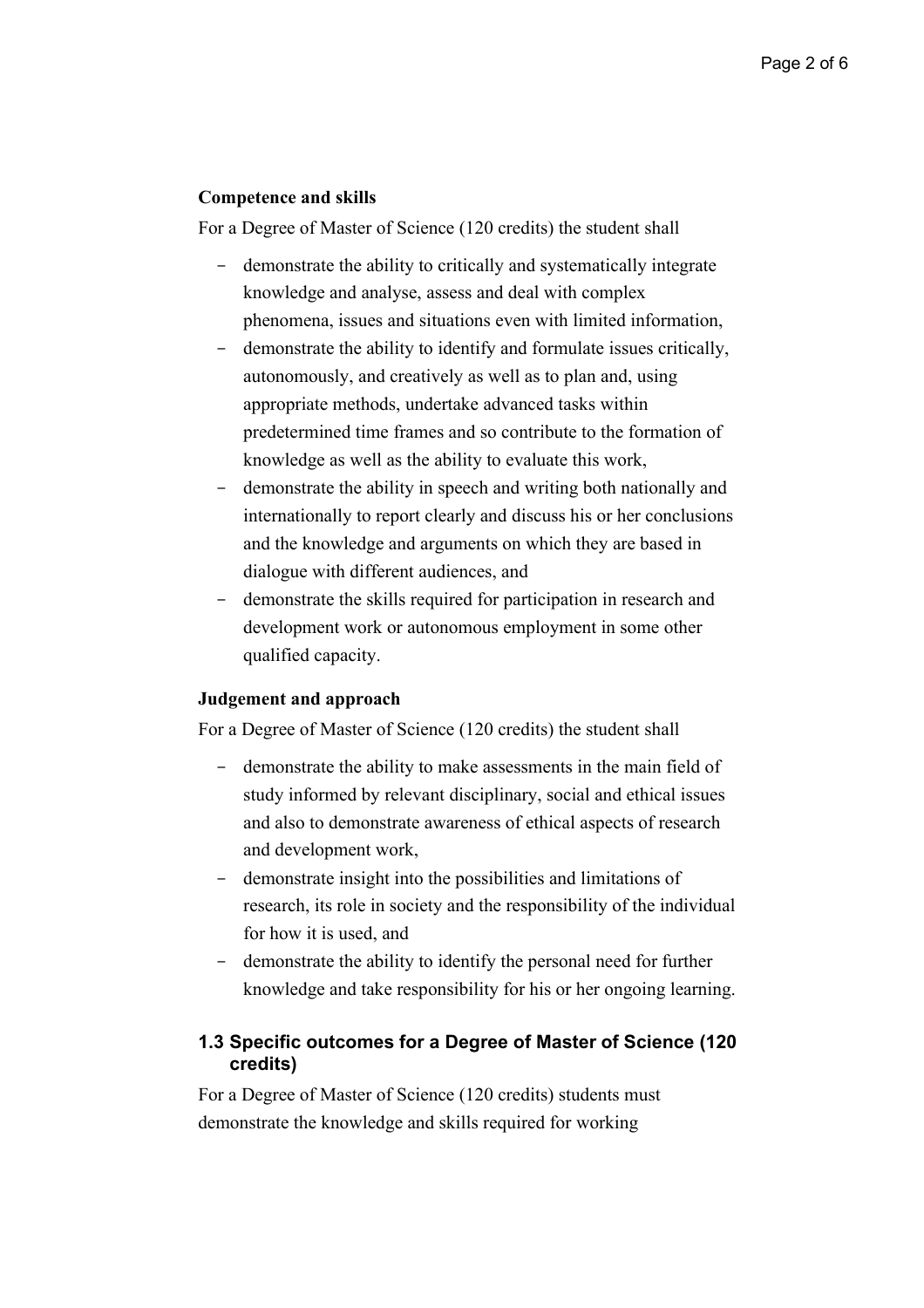independently in research and development or in another advanced context within the area of Logistics and Supply Chain Management.

#### **Knowledge and understanding**

For a Degree of Master of Science students shall

- demonstrate knowledge and understanding in L&SCM, including both broad knowledge of the field and a considerable degree of specialised knowledge in certain areas of the field (e.g. warehousing/material handling, purchasing, production and inventory control, distribution/transportation, logistics, SCM, packaging and their integration in different processes) as well as insight into current research and development work, and,
- demonstrate specialised methodological knowledge in L&SCM
- understand and apply the principles, processes, practices and tools of L&SCM
- understand the interdependencies of functional areas (both within SCM e.g. warehousing/material handling, purchasing, production and inventory control, distribution/transportation, logistics, packaging and related to other areas, e.g. product development and finance) and how performance in each area affects and is affected by integrated holistic SCM.

#### **Competence and skills**

For a Degree of Master of Science (120 credits) students shall

- demonstrate the ability to critically and systematically integrate knowledge and analyse, assess and deal with complex phenomena, issues and situations within L&SCM even with limited information
- demonstrate the ability to identify and formulate issues within L&SCM critically, autonomously, and creatively as well as to plan and, using appropriate methods, undertake advanced tasks within predetermined time frames and so contribute to the formation of knowledge as well as the ability to evaluate this work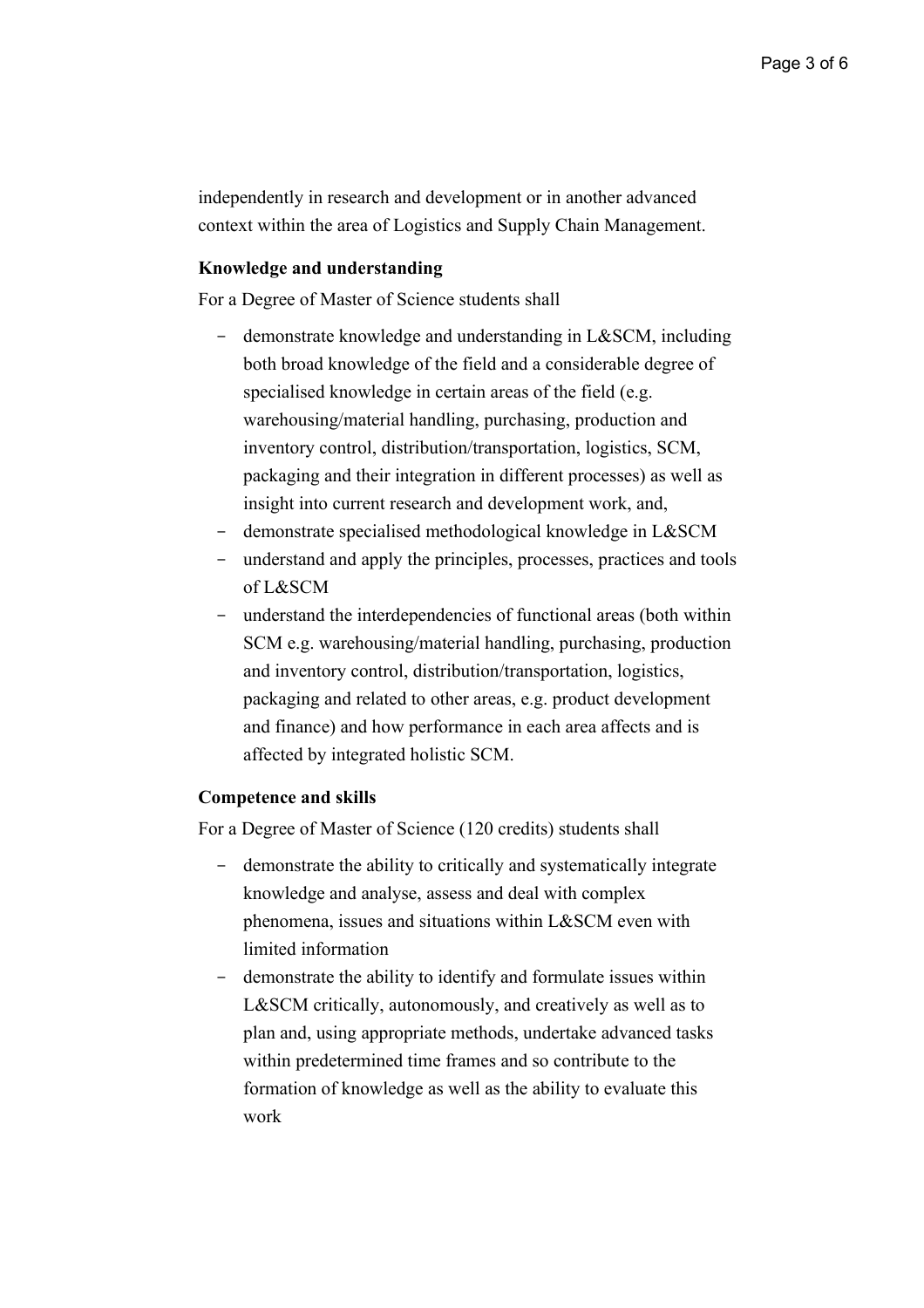- demonstrate the ability in speech and writing both nationally and internationally to report clearly and discuss his or her conclusions and the knowledge and arguments on which they are based in dialogue with different audiences, and
- demonstrate the skills required for participation in research and development work or autonomous employment in some other qualified capacity, within L&SCM (e.g. skills in literature review, research problem formulation, research design/methodology, data collection/analysis techniques/simulation, dissemination strategies, change management).

#### **Judgement and approach**

For a Degree of Master of Science (120 credits) students shall

- demonstrate the ability to make assessments in L&SCM informed by relevant disciplinary, social, and ethical issues and also to demonstrate awareness of ethical aspects of research and development work
- demonstrate insight into the possibilities and limitations of research, its role in society and the responsibility of the individual for how it is used, and
- demonstrate the ability to identify the personal need for further knowledge and take responsibility for his or her ongoing learning.
- appreciate the merits of collaborating with practitioners and solving problems that are relevant to industry and society at large.

#### **1.4 Further studies**

On completion of the second-cycle degree, students have basic eligibility for third-cycle studies.

# **2 Programme structure**

The program is a multidisciplinary approach to the design, planning and management of supply chains and logistics strategies, networks, processes and systems. It should bring a holistic perspective, as well as functional skills. The courses and master's thesis work are planned to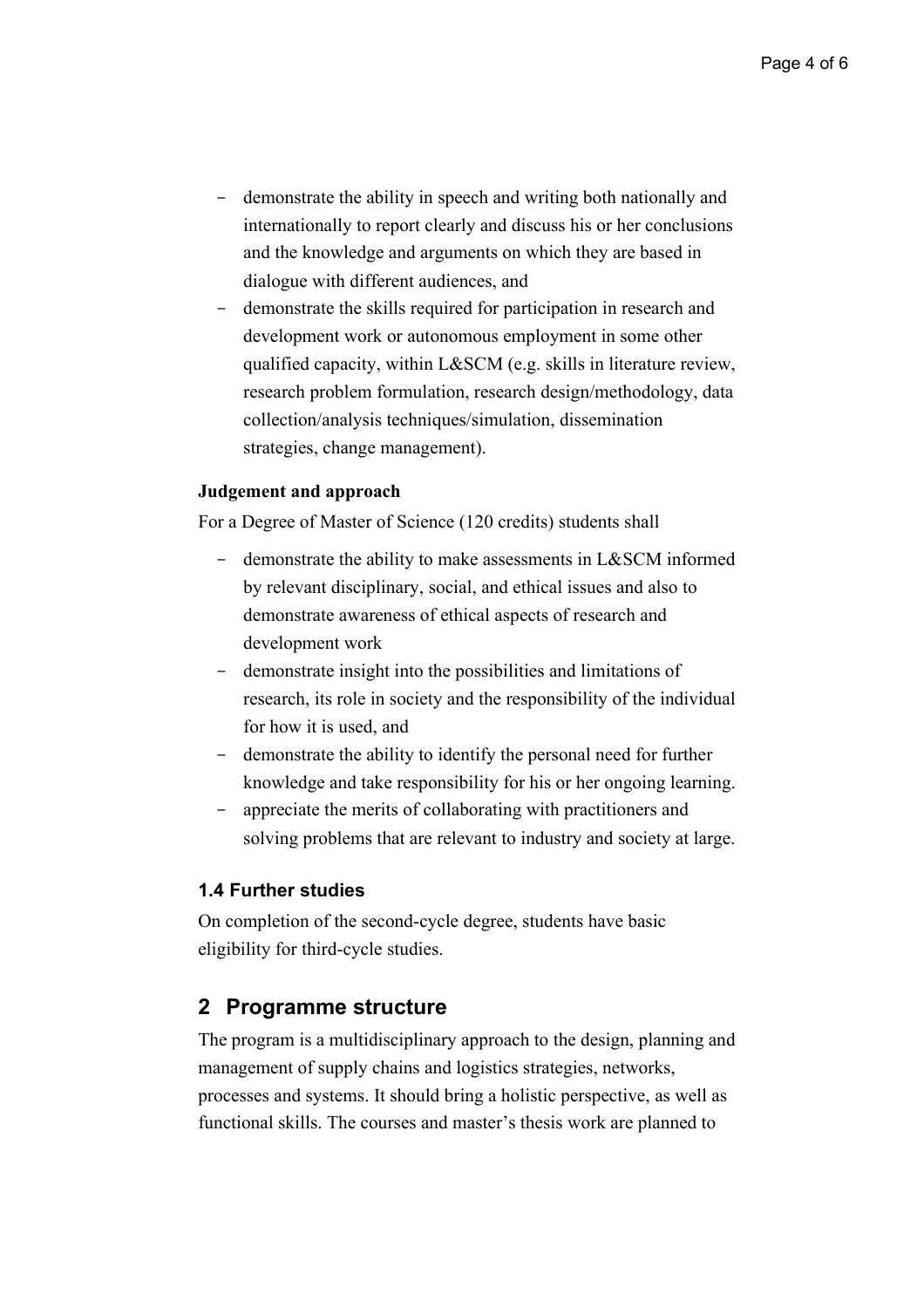include relevant and contemporary issues within the field in order to fulfil the aim and learning objectives.

When designing the program, four important aspects of knowledge, skills and abilities will be used as foundation. These aspects are:

- Contextual knowledge in relation to logistics and supply chain management in a changing world, from a global to a local perspective.
- Thematic knowledge and skills, e.g., regarding concepts, theories, methods and tools, to make decisions making in logistics and supply chain management.
- Process related knowledge and skills to facilitate the capacity development of others related to logistics and supply chain management.
- Systems perspective, i.e., knowledge and skills to facilitate the understanding and management of the complexity and interdependencies of factors and processes in logistics and supply chain management.

The program contains eight (8) mandatory courses and one (1) mandatory degree project. In addition, elective courses give an opportunity to either develop a breadth or focus on a selected area. The program starts with a mandatory course that assures that all students have the same fundamentals, and before the concluding degree project a mandatory course in research methods is given.

Several of the courses will be delivered with active cooperation and involvement of the industry and organizations. The program is structured to address problem solving techniques with quantitative and qualitative models including case studies, project work, business games and simulations. The general philosophy is that students should get joint experiences to reflect on and discuss with their peers and learn from those experiences and discussions and not only from lectures and literature.